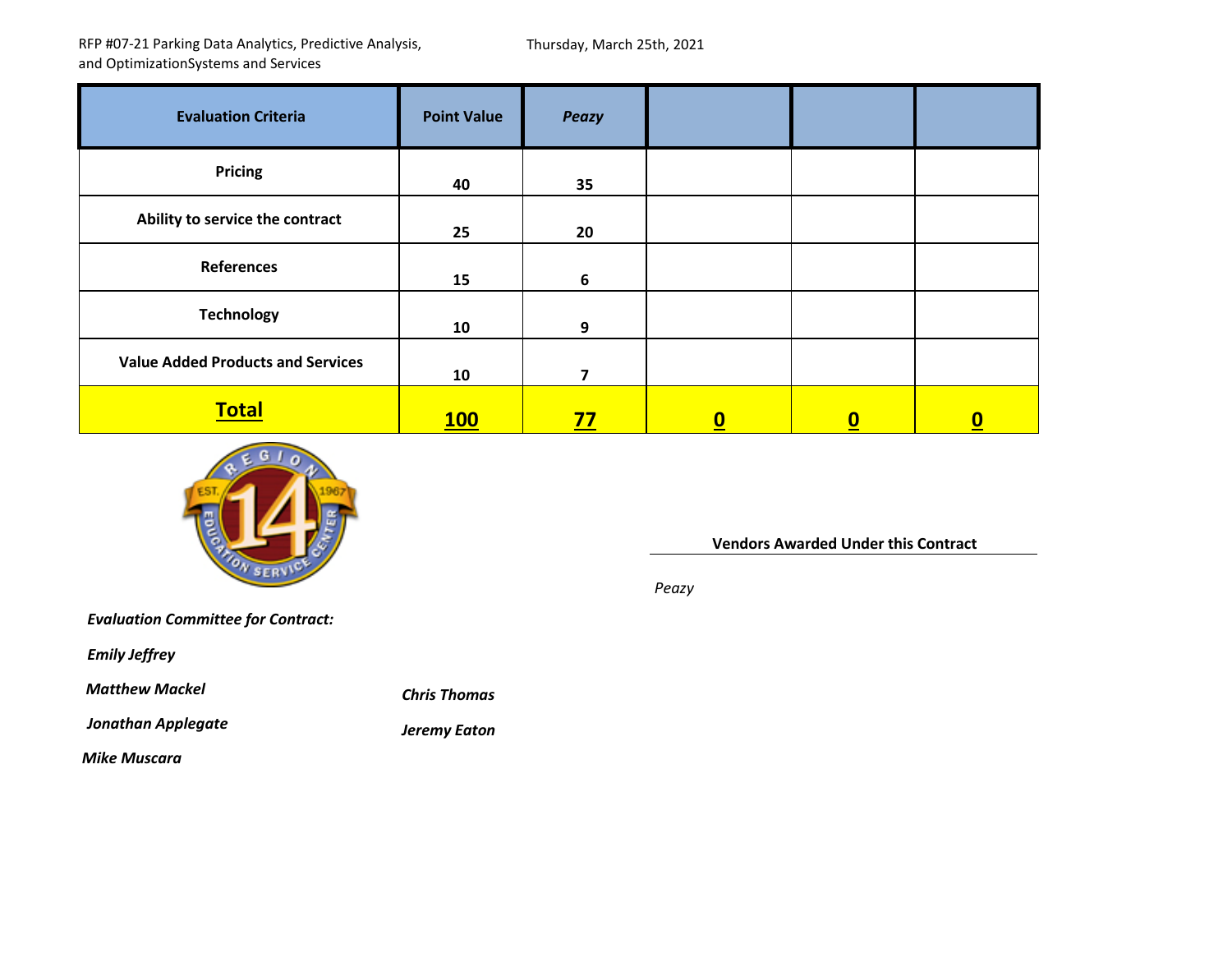

## **07-21 - Request for Proposal (RFP) for Parking Data Analytics, Predictive Analysis, and Optimization Systems and Services**

## **Project Overview**

| <b>Project Details</b>     |                                                                                                                      |
|----------------------------|----------------------------------------------------------------------------------------------------------------------|
| Reference ID               | $07 - 21$                                                                                                            |
| <b>Project Name</b>        | Request for Proposal (RFP) for Parking Data Analytics, Predictive<br>Analysis, and Optimization Systems and Services |
| <b>Project Type</b>        | <b>RFP</b>                                                                                                           |
| <b>Project Description</b> | Parking Data Analytics, Predictive Analysis, and Optimization Systems<br>and Services                                |
| <b>Open Date</b>           | Feb 09, 2021 7:00 AM CST                                                                                             |
| <b>Close Date</b>          | Mar 25, 2021 2:00 PM CDT                                                                                             |

## **Seal status**

| <b>Requested Information</b>        | Unsealed on              | <b>Unsealed by</b> |  |
|-------------------------------------|--------------------------|--------------------|--|
| Proposal                            | Mar 25, 2021 2:16 PM CDT | Jonathan Applegate |  |
| Mar 25, 2021 2:16 PM CDT<br>Pricing |                          | Jonathan Applegate |  |